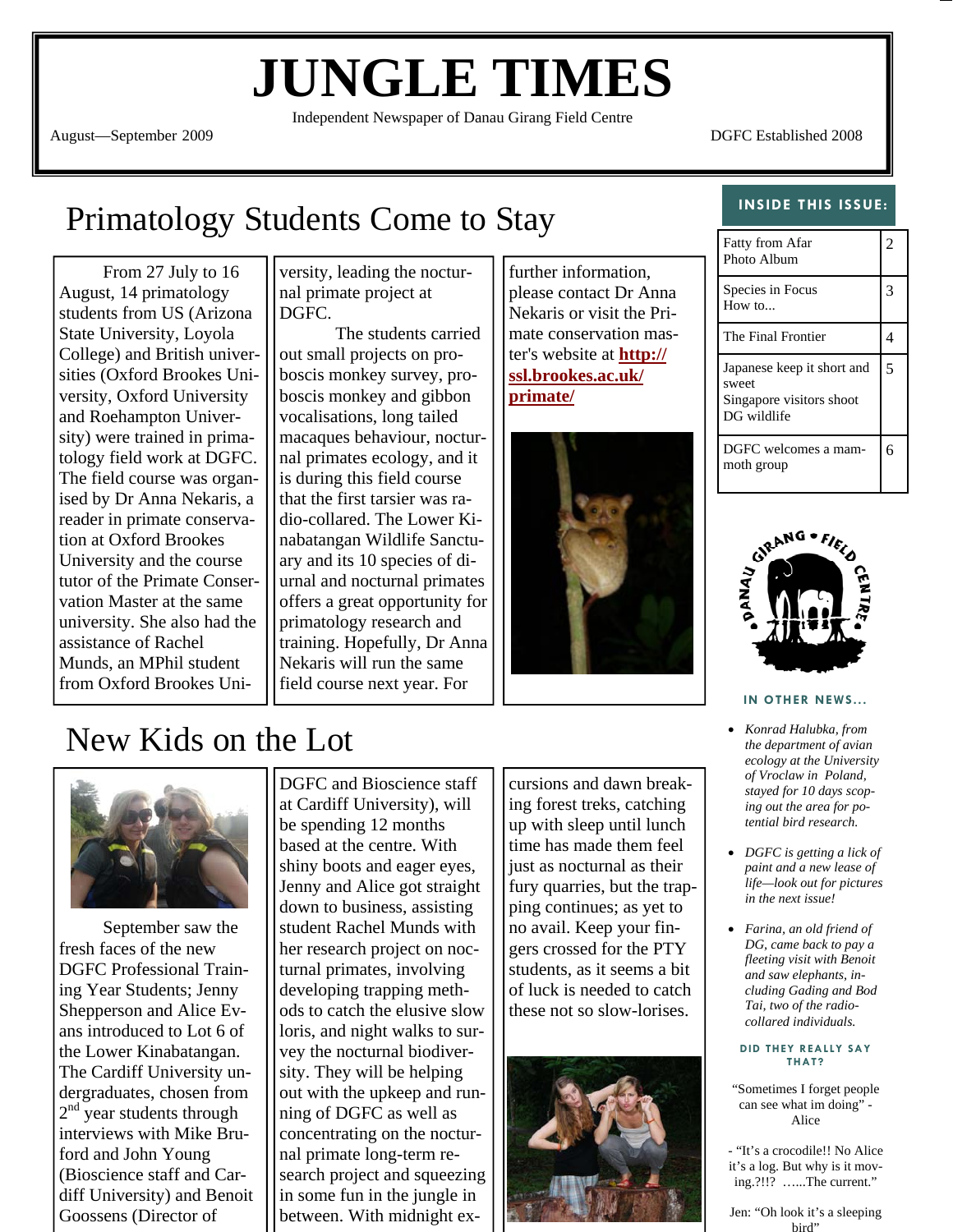|  | ----                                  |
|--|---------------------------------------|
|  | 66T<br>Josh:<br>$\mathbf{H}^T$<br>ററന |
|  | plenty of<br>contra represent         |
|  | those love                            |
|  |                                       |

Ξ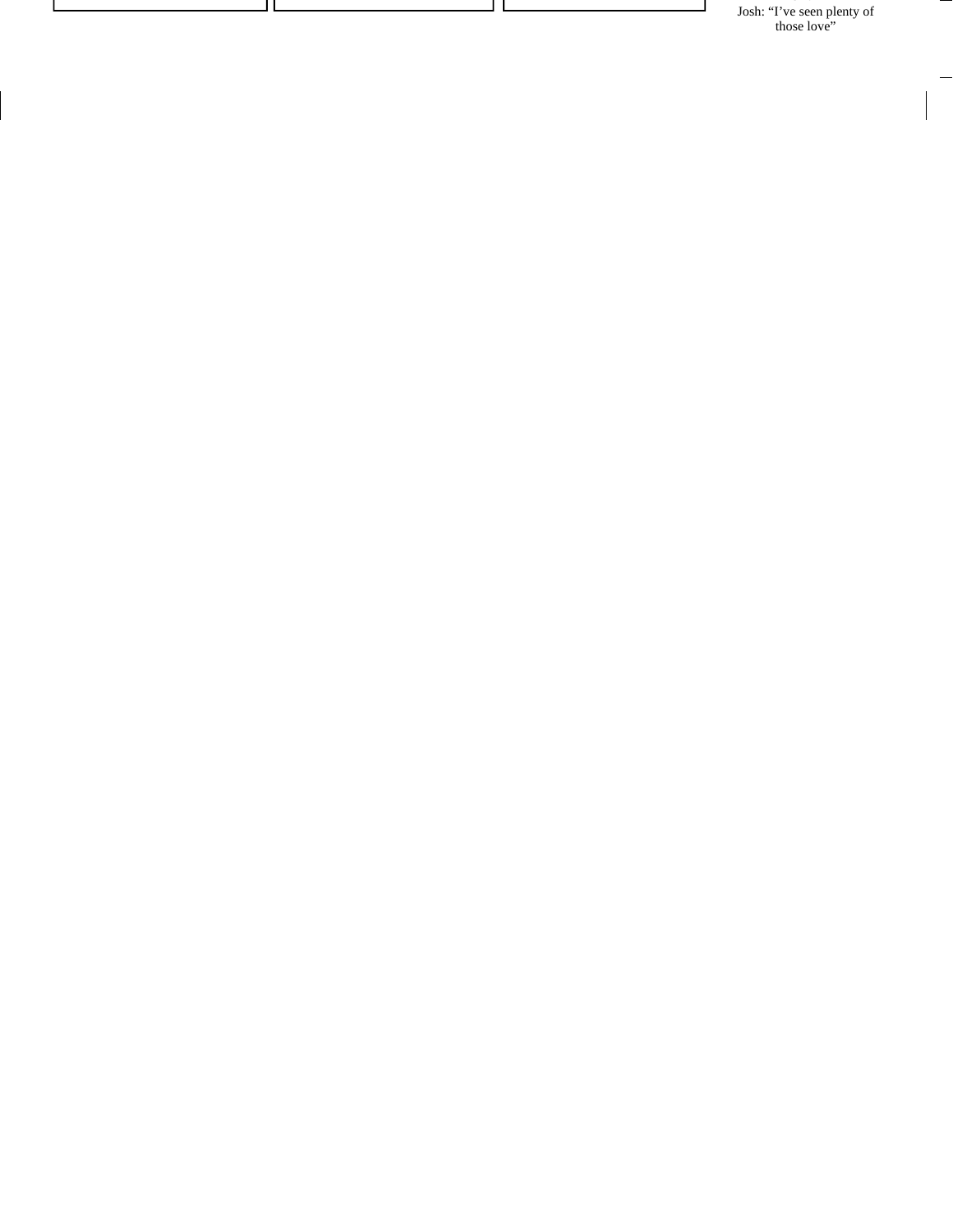### Fatty from Afar

 Carmen, 18, from Qatar is adding Sabah, Malaysia, to her long list of exotic homes, volunteering with the new PTY students for 3 months. She was born in Guatemala, raised in Canada, moved to the Grand Cayman Islands, and is currently living in Qatar with her mother. Her passport has been stamped in 15 different countries—enough to make anyone dizzy! She will be starting college in January, studying Environmental Science, and is hoping to gain a place at Sante Fe College in Florida studying Zoology. She loves orang-utans and eggy bread.

 Carmen says "**I am having a great time, and I'm very lucky to be able to experience all this at such a young age!!"**





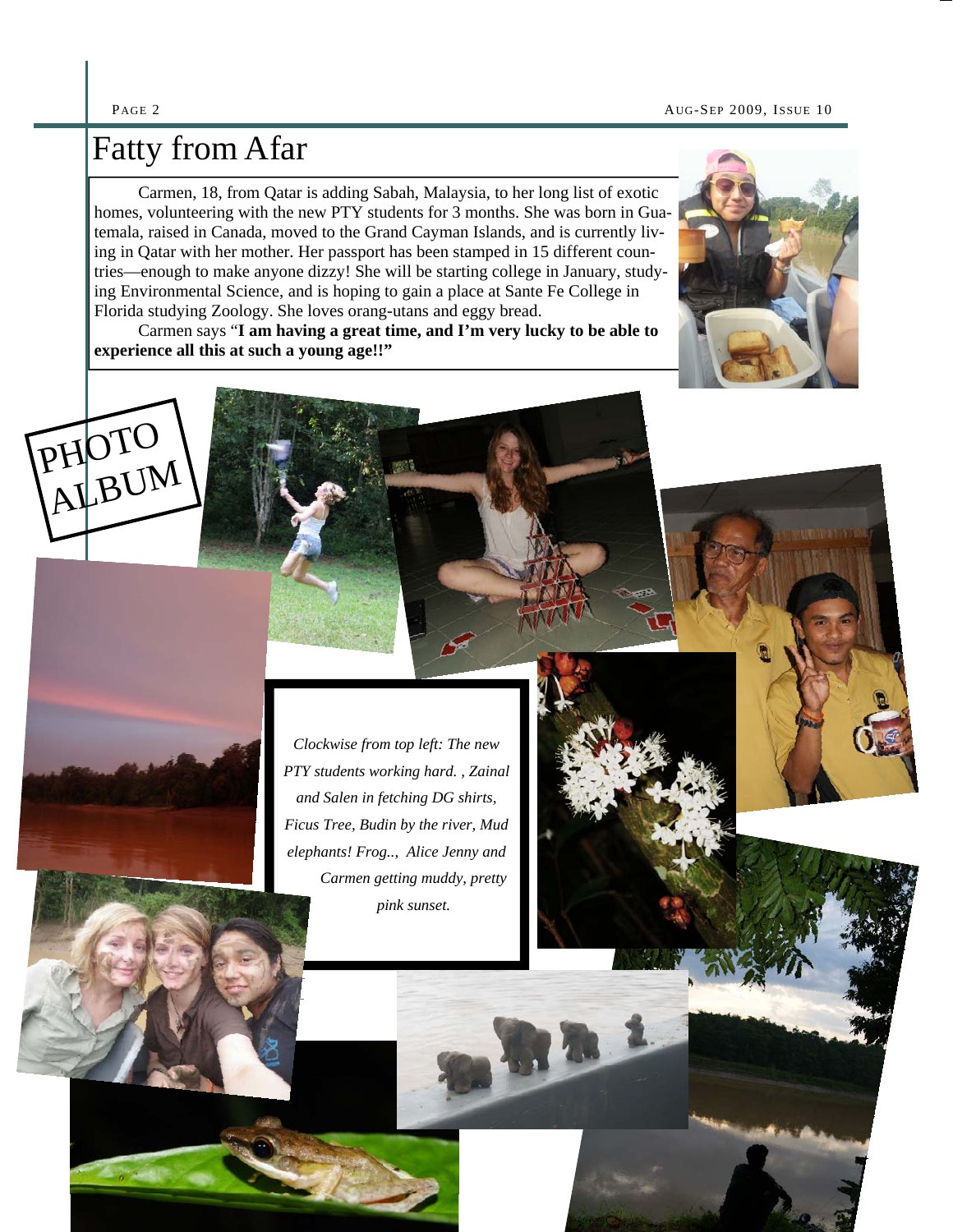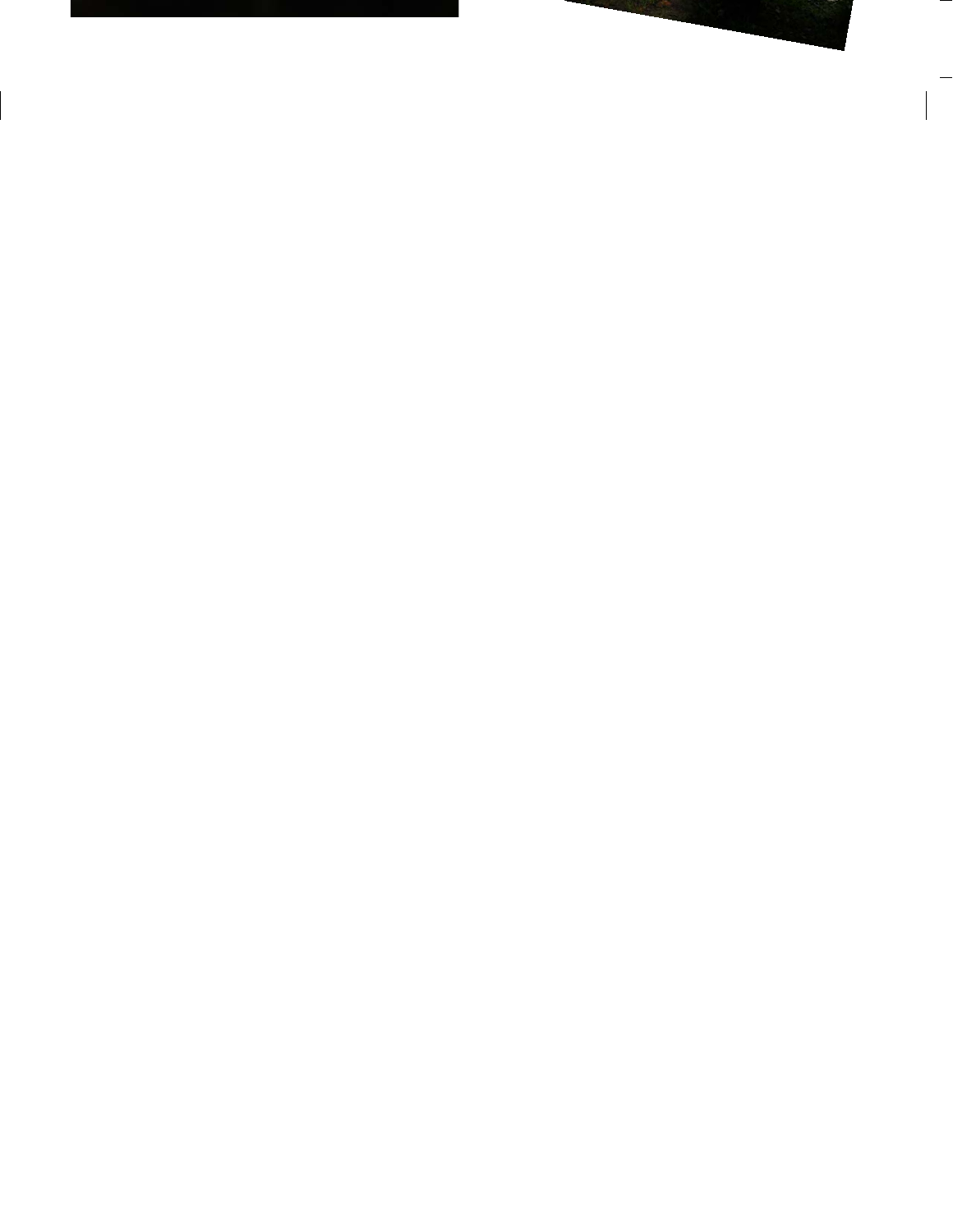# SPECIES IN FOCUS—Crested Serpent Eagle

A Crested Serpent Eagle has taken to perching up in a tree outside the PTY student's office at DGFC, the welcome visitor will sit for hours keeping a beady eye or two on the office window. The girls are unsure as to whether this is out of a vague interest into what us humans get up to, or whether it is sizing us up for din-



ner. The bird of prey is also known as *Spilornis cheela* or *Kanmuri-washi.* The Crested Serpent Eagle can be found nesting in tree tops near fresh water, over large geographical regions from South Asia, including Pakistan, India and Sri Lanka, to Southeast Asia, extending to southern China and Indonesia. Its nests are constructed with sticks and contain no more than a single egg at a time. The Crested Serpent Eagle is a medium large raptor at about 55-75cm in length. Adults have dark brown upperparts and head, and have a hooded appearance when resting. The under parts and under wing areas are pale brown and the tail and underside of the flight feathers are black with broad white bars. When perched, they appear large headed and owl-like due to the shape of the face and positioning of the eyes. They call a lot in the late mornings from perches or as they rise on the thermals in the mornings. Sexes are visually similar, but young birds have a whitish head, under parts and under wing, the latter showing darker barring. The Crested Serpent Eagle, as its English and scientific names suggest, is a specialist reptile eater which hunts over woodland for snakes and lizards. I wonder who would win in a fight between a Crested Serpent Eagle and an angry Monitor Lizard…



### **HOW TO: Liberate yourself from a leech.**  *Nuggets of knowledge from the jungle...*

Leeches are crafty little blighters. They sneak up on you like a troop of marines as you go innocently about your business, waiting to drop from a tree above, or spring onto you as you pass by some wet leaves; so when trekking in the rainforest it's highly likely one will catch you, so you need to know how to defeat one if it decides it wants your blood.

- 1. Leeches don't like DEET. It doesn't do much for their general health as they absorb moisture through their skin. Give them a good spray.
- 2. Leeches don't like salt. In the

same way slugs and snails will shrivel up when sprinkled with salt, leeches are just as vulnerable to the drying out process. Have no mercy.

3. Leeches also seem to dislike being rubbed in a circle, it interrupts their train of thought as they are trying to suck your blood, so they generally try to wander off once you begin the circular motion, I don't know how they feel about rubbing in a square, but the circle seems to work. Give them a good flick once they get moving and they'll be on their way if you want to leave them to die another day.

4. If you're feeling really murderous, cutting them in half with scissors also does the trick.

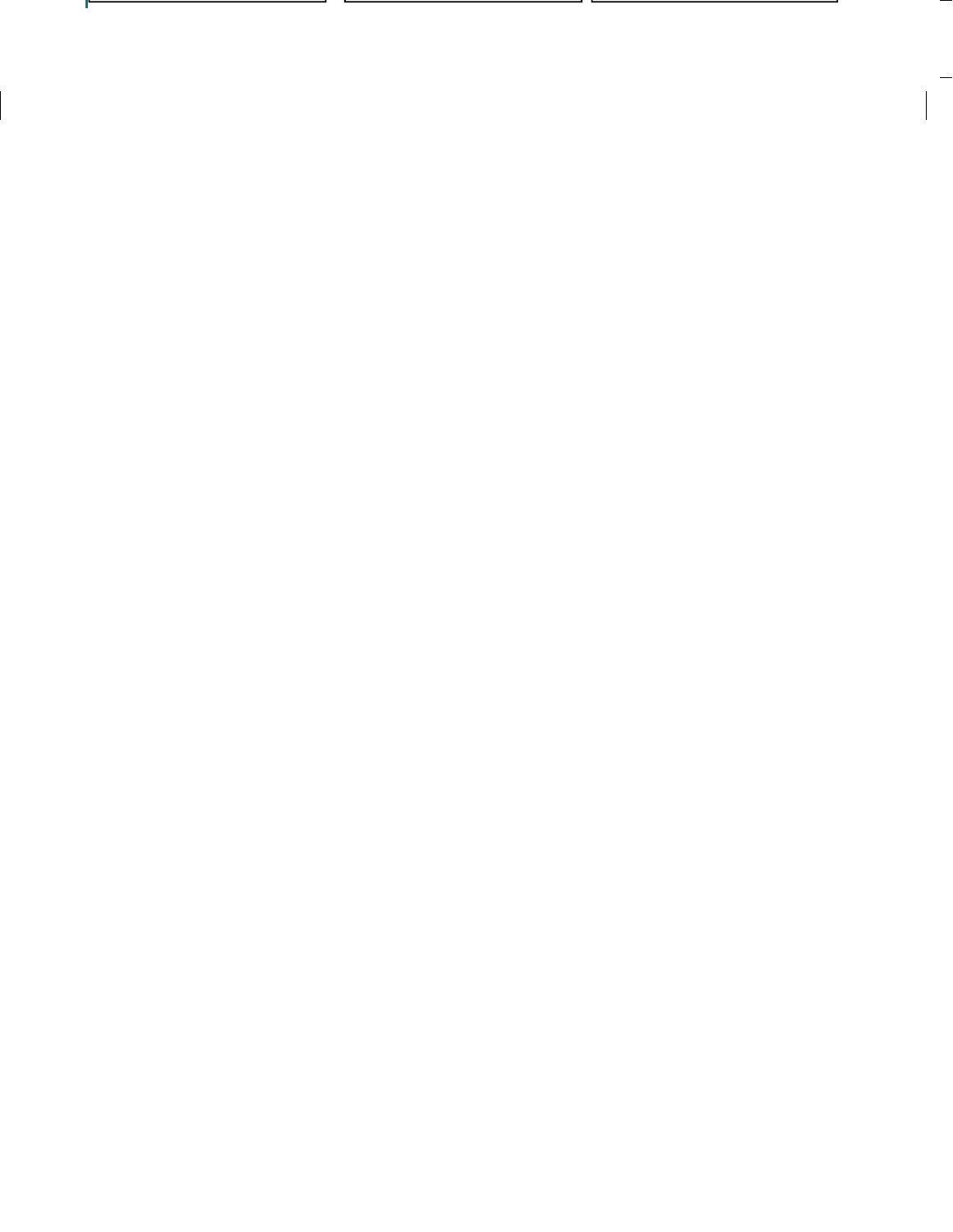# The Final Frontier

 This month, the Danau Girang Field Centre was host to seven visitors from the expedition and adventure company; Ecology Expeditions. The spinout company from Bangor University in North Wales was recently established by a UK Biology teacher and a French myriapodologist researching the taxonomy and ecology of Southeast Asian centipedes. The primary aim of Ecology Expeditions is to provide the link to the current knowledge held by scientists in the 'front-line' of ecological and conservation research, and to access remote areas of primary rainforest by foot. Through business with scientific establishments, local skilled personnel and community-based organisations they also aim to provide worthwhile financial input into conservation initiatives and local communities. This particular expedition was a joint venture between Ecology Expeditions and Frontier, a UK-based non-governmental organisation (NGO), established in 1989, dedicated to protecting biodiversity and ecosystem integrity. The expedition entailed a 3-day ecology field course at DGFC delivered by Benoit Goossens.

 Benoit led the group on their forays in and around the jungle, from their early morning crocspotting boat trips, to their interpretive rainforest treks. The new PTY students also helped out, expertly leading a few members on silent night-walks to investigate the nocturnal inhabitants of Lot 6.

 This expedition to Borneo which includes the visit to DGFC as one of the main activities, is described as "A once in a lifetime experience that blends an exhilarating jungle expedition with a tropical ecology field trip and coral reef exploration".

 When the group arrived on the 8<sup>th</sup> of September, they were all relieved at the apparently 'excellent condition of the accommodation' at DGFC, after fearing that a stay in a research centre in the middle of the jungle may be more akin to 3 days

in an unusually hot, large 'bothy' or hut, in the Scottish highlands. Alex, the expedition leader was already a familiar face, after leading a previous practice expedition group to DGFC.

 The current group consisted of adventurers from the UK and Denmark, all trying to get a piece of the eco-action in the Kinabatangan.



When asked how they found their stay at DGFC the enthusiastic explorers said: "Any Biology based university student or A-level student would find this (course) incredibly beneficial" – Josh Pendergast; "(The field course was) very good – giving you a first hand experience of field work and an understanding of the amount of time and patience needed to complete projects"; "I had an amazing experience at the Centre – seeing wildlife I had previously only seen on TV, zoo's etc… Benoit's passion for his work is obvious and inspiring. To be able to walk through and sleep in the tropical jungle is a wonderful thing to do" – Anita Gatherole; "…I can't think of anyone who wouldn't benefit from this or enjoy it…" – Rob Appleby. "Very impressed with what you have got up and running, good effort and good work! Really enjoyed the place, talks and wildlife" – Helle Enderby – "Fantastic time, all staff were awesome, learned a lot and found it very enjoyable" – Josh Pendergast.

 DGFC looks forward to future visits planned with Ecology Expeditions for 2010, so this is yet to be the Final Frontier.

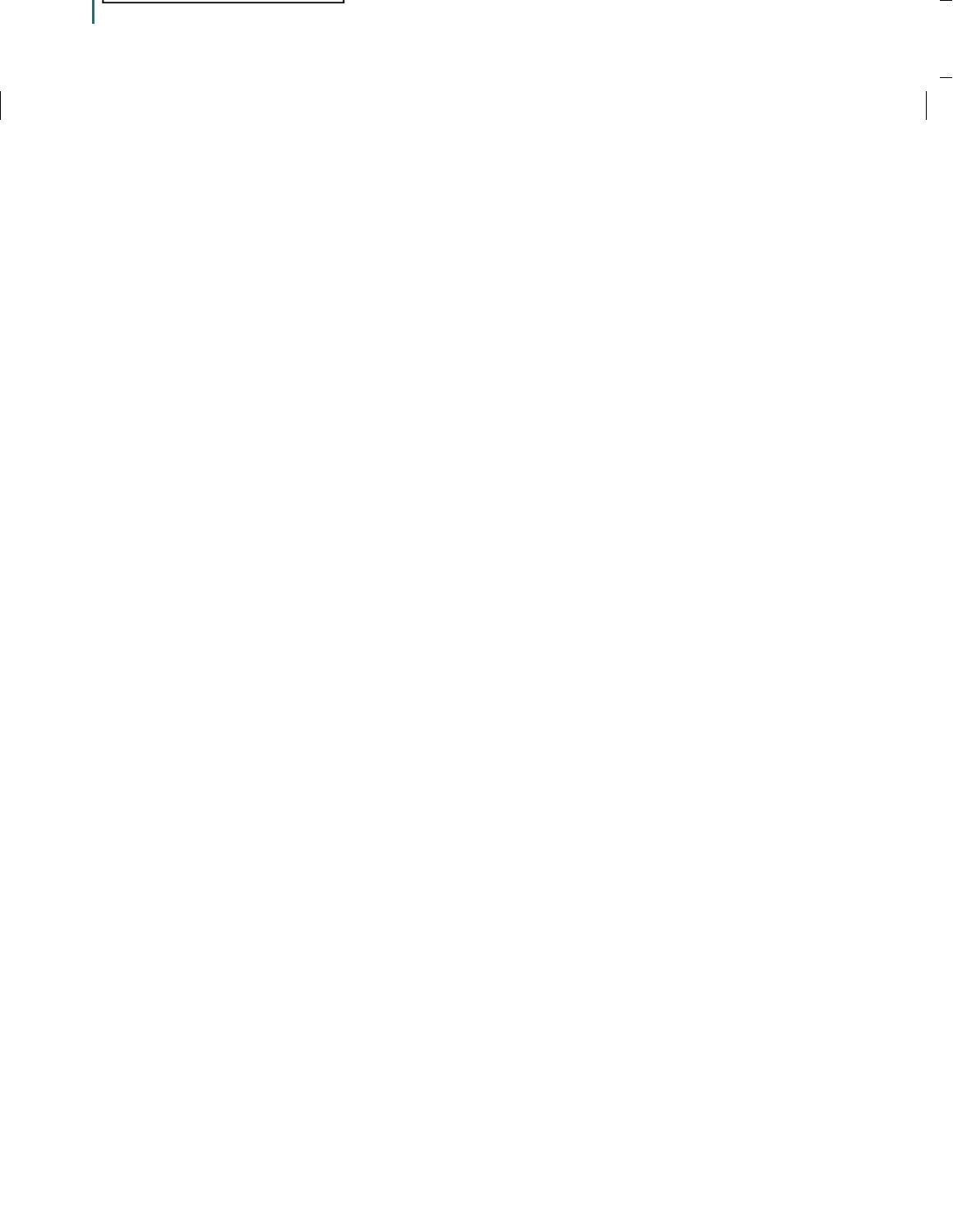### Happy Birthday to Jen

PTY student Jen turned 22 on the 23<sup>rd</sup> of September, a lovely BBQ was organised by Research Assistant Budin and Manager Zainal, big thanks to them for a fantastic evening! Jen, Alice and Carmen also made a birthday trip to Sandakan, taking a look at the orang-utans at the Sepilok Sanctuary before making a visit to the English Tea House for a jolly good game of croquet after some spiffing scones and tea, followed by an evening of singing their hearts out at Encore Karaoke Bar. Thanks again to Zainal for making Jen's  $22<sup>nd</sup>$  in Sandakan special!



### Japanese keep it Short and Sweet



 A group of 21 Japanese students had a fleeting visit to DGFC for one night only. The group who were from a variety of Japanese Universities studying a mix of Phd courses, from Microbiology to Tropical Oil Palm Economics, arrived on the night of Friday  $25<sup>th</sup>$ , and left early the Saturday morning. DGFC facilities allowed the group to have a lecture on oil palm economics, the environmental impact of oil palm agriculture and how it can be used sustainably. As the Kinabatangan wild life sanctuary is unfortunately situated among hundreds of thousands of acres of oil palm plantations, DGFC was the perfect place to give the Phd students a taste of the minimal amount of rainforest being protected from the encroaching oil palm, and the importance of environmental research in the fight against losing the rainforest.

# Singapore visitors shoot DG wildlife!

A group of four "amateur" photographers from Singapore enjoyed three nights stay at DGFC this month, snatching shots of the local wildlife in and around the centre. The visitors, who have a personal interest in

photography, were lucky enough to see Crocodiles and River Otters along the Kinabatangan between Batu Puteh and DGFC, as well as getting an up close and personal shoot with an orang-utan that happened to be passing by the main path through the centre. The group were able to get snaps deeper into the rainforest with help from PTY Jen and volunteer Carmen who guided them along the jungle trail where they saw a range of flora and fauna that the jungle has to offer. Good work guys.



# UMS Student Continues PHd Research at DGFC

A UMS graduate currently studying for her PHd at the University of Birmingham spent three days at DGFC to gather and analyse water samples of the surrounding Kinabatangan rivers and tributaries. Sahana (28) was able to make use of the lab facilities at DGFC to check the cleanliness and sediment content of the water for part of her research. Water quality is an essential element of environmental management as all biodiversity begins with the availability of clean water. Unfortunately, human action such as waste tipping, deforestation and sewage treatment has contributed to water pollution in the Kinabatangan, research such as that being undertaken by Sahana is an important factor in assessing the need to improve water quality and begin the necessary environmental management schemes to limit pollution, and clean up the rivers of the Kinabatangan.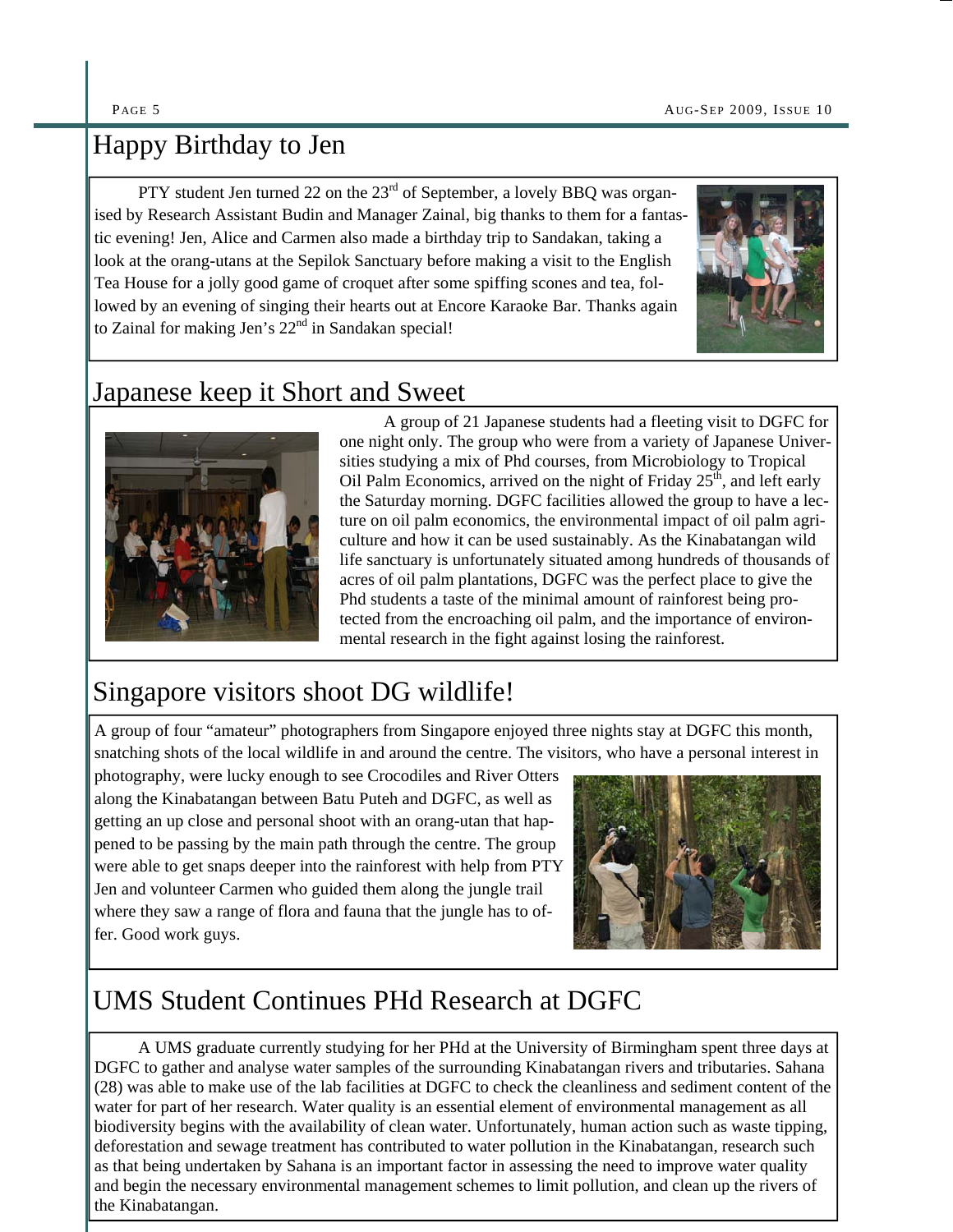ш